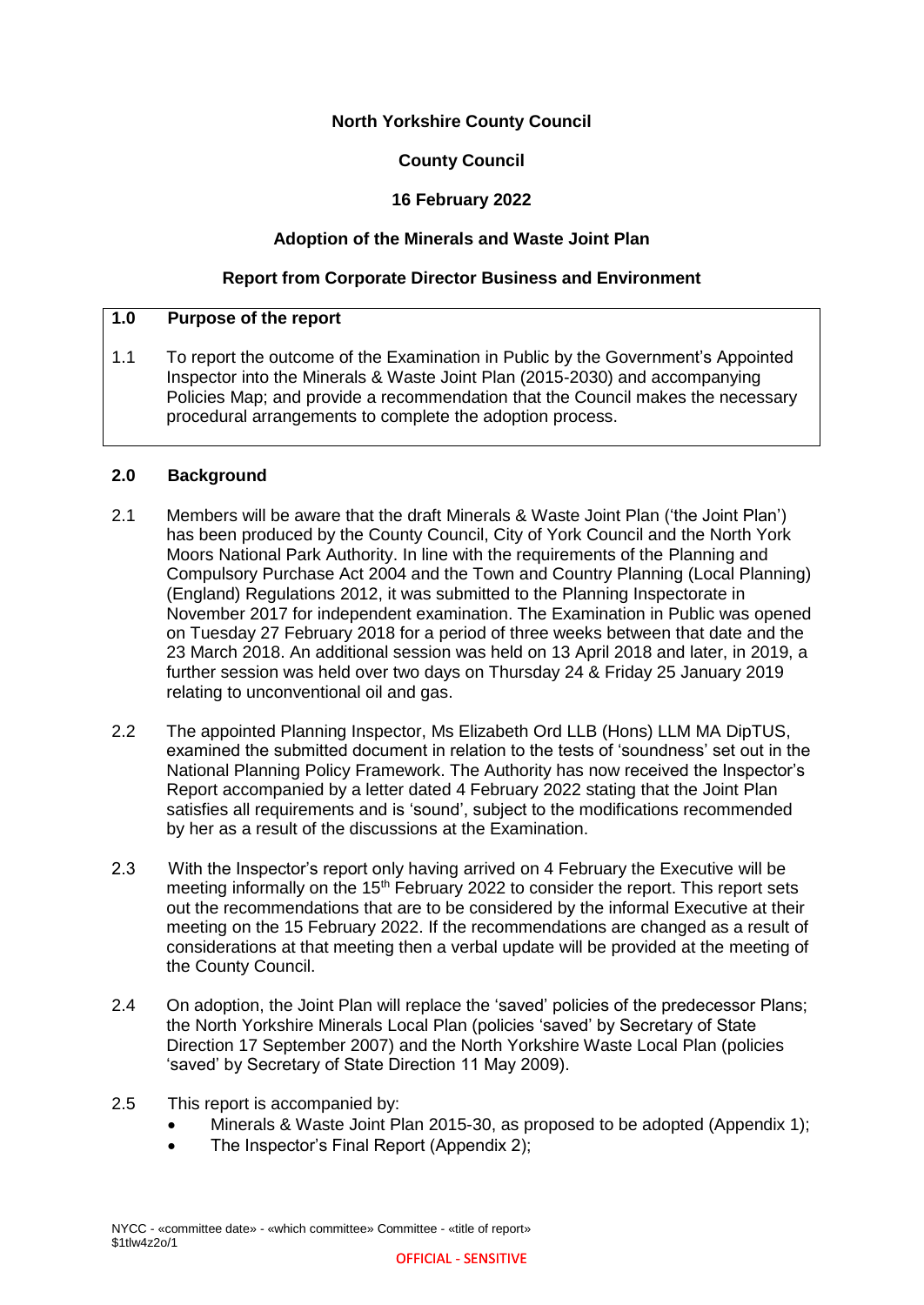- The list of Modifications required by the Inspector to make the Plan 'sound' (Appendix 3)
- The Joint Plan Adoption Statement (Appendix 4)
- 2.6 Copies of these documents are also available on the Joint Plan section of the Authority's website [https://www.northyorks.gov.uk/minerals-and-waste-joint-plan](https://www.northyorks.gov.uk/minerals-and-waste-joint-plan-examination)[examination](https://www.northyorks.gov.uk/minerals-and-waste-joint-plan-examination) .

# **3.0 The Inspector's Report**

- 3.1 A Schedule of Main Modifications to the Publication Draft was subject to public consultation between 21 July 2021 and 15 September 2021 and the outcome of that consultation sent onto the Inspector prior to the finalisation of her Final Report.
- 3.2 The main areas of modification compared to the original submitted Plan include:
	- Amending and adding trigger points for review;
	- Updating minerals reserve and requirement figures and splitting the figures for the different types of crushed rock;
	- Adding policy provisions for non-allocated mineral sites coming forward;
	- Clarifying and expanding building stone provision;
	- Amending hydrocarbon strategies to reflect various changes to national policy and to provide more precise guidance;
	- Clarifying relationship to and interaction with other regulatory authorities;
	- Updating capacity and requirement figures for waste;
	- Amending policies to ensure they fully reflect national policy and provide sufficient flexibility;
	- Adding new development management policies on air quality and planning obligations;
	- Strengthening nature conservation provisions in accordance with the Habitats Regulations;
	- Clarifying safeguarding provisions and inserting an additional policy;
	- Inserting additional allocations and development requirements to some allocations;
	- Adding further monitoring provisions for additional policies.

# **4.0 Changes to Current Policies**

- 4.1 The policies within the Joint Plan will fully replace the policies contained in the North Yorkshire Minerals Local Plan (1997) and the North Yorkshire Waste Local Plan (2006). While the approach to development is not considered to be drastically different to the approach taken to date, the Joint Plan does introduce some changes for minerals and waste planning in the area covered by the Plan. In summary, the key changes are:
	- In Policy M07: Meeting Concreting sand and gravel requirements, the inclusion of reference Areas of Search;
	- In Policy M09: Meeting crushed rock requirements, changing focus from just Magnesian Limestone to crushed rock as a whole;
	- In Policy M16: Key spatial principles for hydrocarbon development, change of 3.5km buffer zone to 3.5km visual sensitivity zone around National Parks and AONBs;
	- In Policy M17: Other spatial and locational criteria applying to hydrocarbon development, reference to potential impact of cumulative impacts of hydrocarbon development on climate change and local amenity;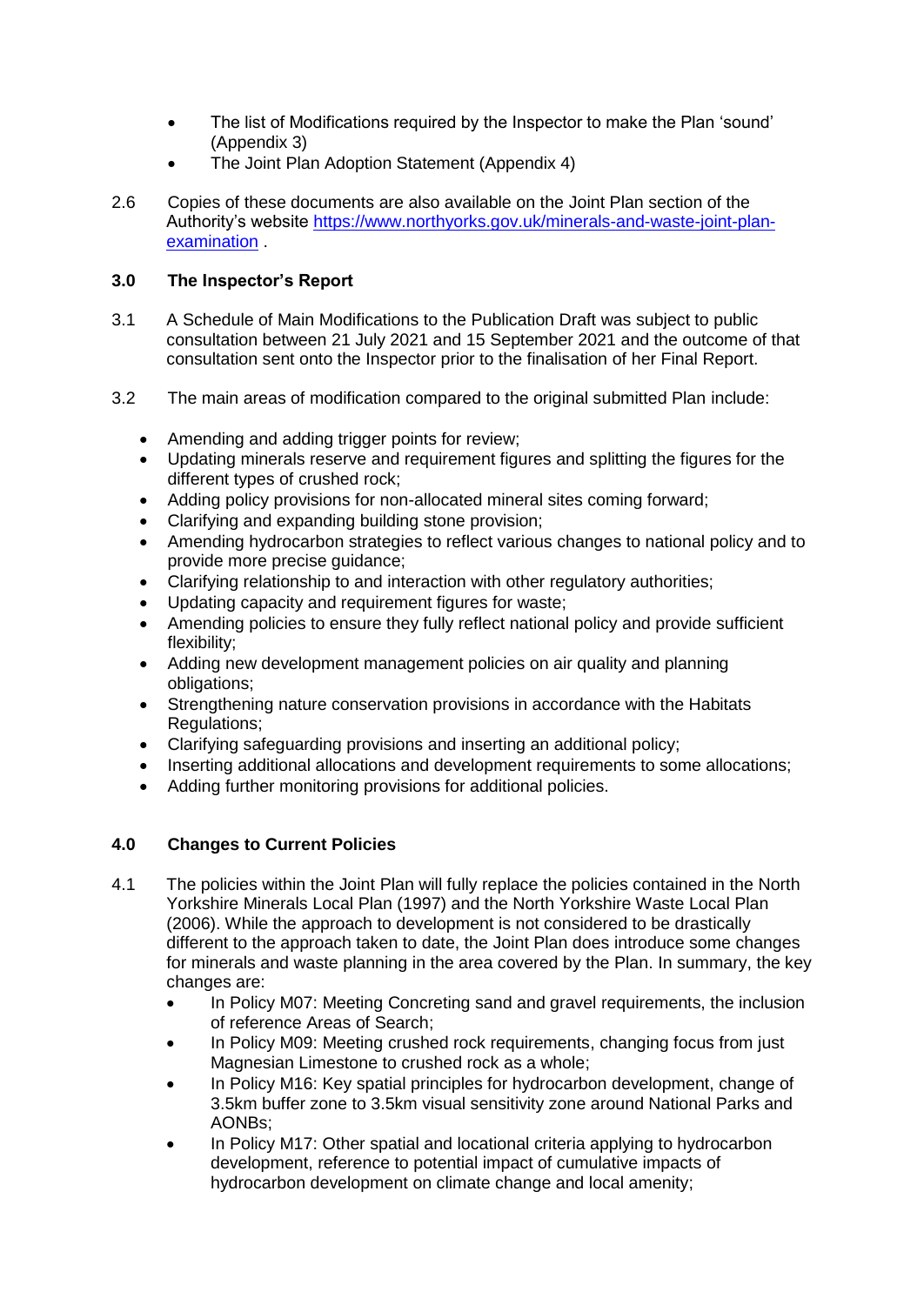- In Policy W03: Meeting waste management capacity requirements Local Authority Collected Waste, the inclusion of site allocations for Local Authority Collected Waste;
- Policy S01: Safeguarding Mineral Resources has been changed to Policy S01: Safeguarded surface mineral resources and reference to deep mineral resources has been removed;
- Policy S02: Developments proposed within Minerals Safeguarding Areas has had its title changed to Policy S02: Developments proposed within Safeguarded Surface Mineral Resource areas and has had reference to deep mineral resources removed;
- New Policy S03: Safeguarded Deep Mineral Resource areas created to deal with safeguarding of deep mineral resources, in this case potash. As a consequence:
	- o the original Policy S03: Waste Management facility safeguarding has had its number changed to S04;
	- o the original Policy S04: Transport infrastructure safeguarding has had its number changed to S05;
	- o the original Policy S05: Minerals ancillary infrastructure safeguarding has had its number changed to S06; and,
	- o the original S06: Consideration of applications in Consultation Areas has had its number changed to S07.
- Policy D07: Biodiversity and geodiversity has been altered and now includes reference to locally important sites and cumulative impacts;
- New Policy D14: Air Quality created; and
- New Policy D15: Planning Obligations created.

# **5.0 Changes to Policies Map**

- 5.1 Additional sites which were allocated during the Examination in Public added to the Policies Map, these include:
	- MJP12 Whitewall Quarry (crushed rock);
	- MJP13 Whitewall Quarry (recycling);
	- MJP15 Blubberhouses (silica sand); and
	- WJP01 Hillcrest, Harmby (waste).
- 5.2 Allocated sites which had site boundaries changed as a result of the Examination in Public had new boundaries added to the Policies Map, these include:
	- MJP21 Killerby (sand and gravel); and
	- MJP17 Land south of Catterick (sand and gravel).
- 5.3 The area of potash to be safeguarded has changed and the new safeguarded area has been added to the Polices Map.

# **6.0 Adoption**

- 6.1 The Regulations prescribe an 'adoption statement' is published (Appendix 4). This explains that there is a 6-week period for a High Court challenge to the Joint Plan following adoption, on the grounds that the document is not within the appropriate power of the local planning authority and/or a procedural requirement has not been complied with. The process includes press notices and placing the documents for inspection at the same places as the draft documents were made available.
- 6.2 The Policies Map is also recommended for adoption. In legal terms, this is a separate document to the Joint Plan and the Authority is required to keep it up to date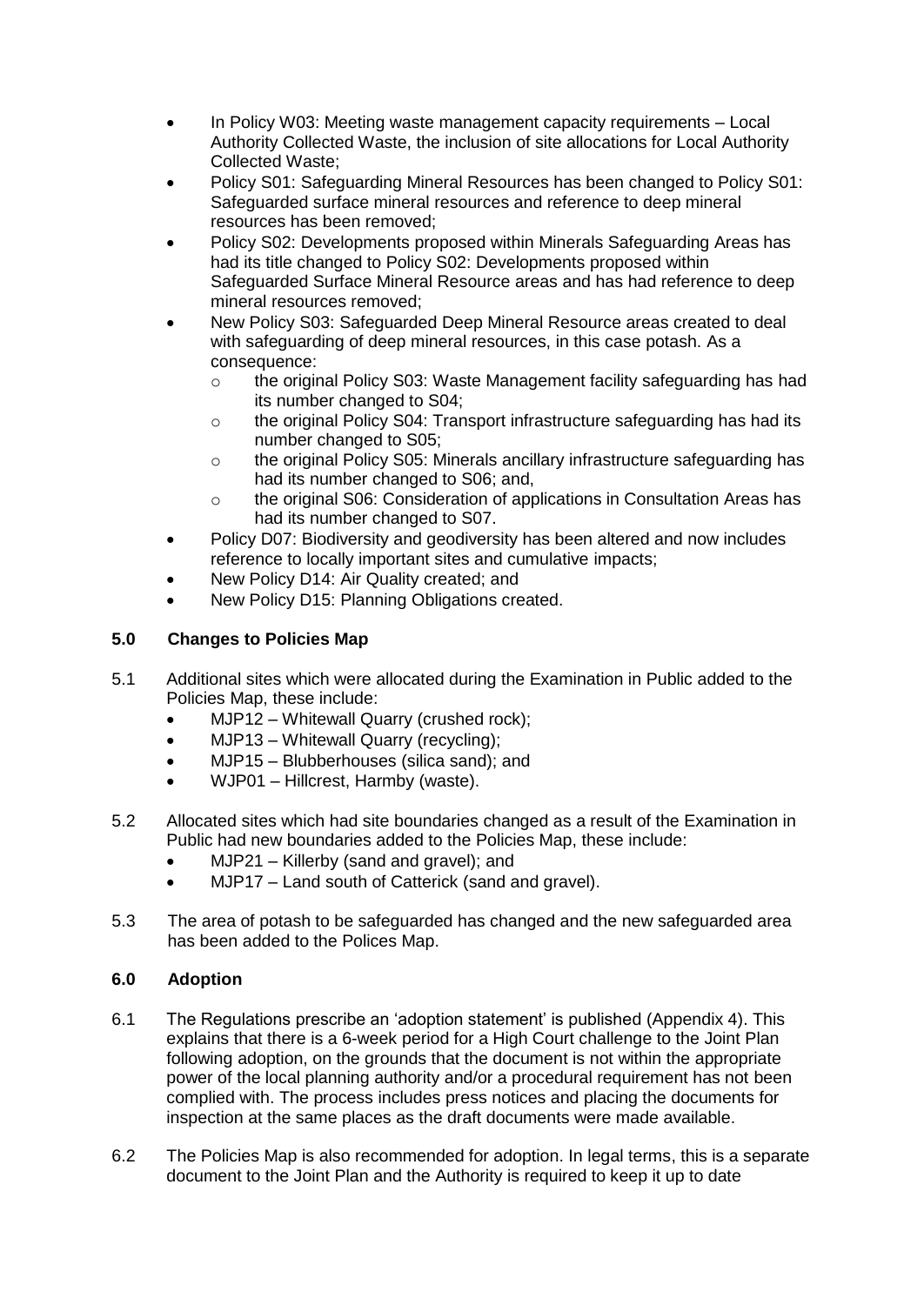according to changes in the Joint Plan. It was not subject to independent Examination, but was subject to consultation. Both the Joint Plan and Policies Map will be treated as part of the Development Plan for the purposes of decisions on planning applications from the date of this meeting onwards.

6.3 A final published version of the Joint Plan document is being produced (a draft is attached) and it is suggested that authority is given to officers to carry out any further typographical amendments or updating as the final version is produced. Hard copies of the document will be made available for members and staff; however, it is planned that an electronic version only will be made available for planning agents and members of the public downloadable from the website.

## **7.0 Human Rights & Equalities**

7.1 Regard has been had to potential impacts on Human Rights and the Council's Equality duty. An equalities screening exercise has been carried out (Appendix 5) and it has not identified that a full equalities impact assessment is required in this case. With regards to Human Rights, it is not considered that any issues arise from the adoption of the Joint Plan.

## **8.0 Financial**

8.1 An invoice from the Planning Inspectorate for most of the cost of the Examination has been received and paid to the amount of £72,302.64 to date (of which £39,766.45 represents the County Council's share with the remainder paid by the City of York Council and the North York Moors National Park Authority). The remaining amount is unknown, but this cost, along with all other associated costs can be paid from existing allocated budgets.

### **9.0 Legal**

9.1 The preparation of the Joint Plan and the Examination in Public have been carried out in accordance with all statutory requirements and duties set out in Planning and Compulsory Purchase Act 2004 and the Town and Country Planning (Local Planning) (England) Regulations 2012 as well as having regard to national policy, guidance and relevant case law where appropriate. Progressing to adoption will continue to be in line with all legislative requirements.

# **10.0 Climate Change**

10.1 The draft Joint Plan has been subject to Sustainability Appraisal and to Habitats Regulations Assessment under the Strategic Environmental Assessment and Habitats Directives throughout its preparation. The Authority is required to publish a 'Sustainability Appraisal Report' as soon as possible detailing how the Joint Plan has been prepared in accordance with regulations. This will be published alongside the adopted document and a copy will be available upon request.

## **11.0 Recommendation**

- 11.1 If the Council consider that the Joint Plan should be adopted it is recommended that the Council:
	- 1. note the Inspector's Report and recommended changes and accept the main modifications;
	- 2. adopt the Minerals & Waste Joint Plan incorporating the Inspector's Modifications circulated with this Report. In doing so, this will replace the